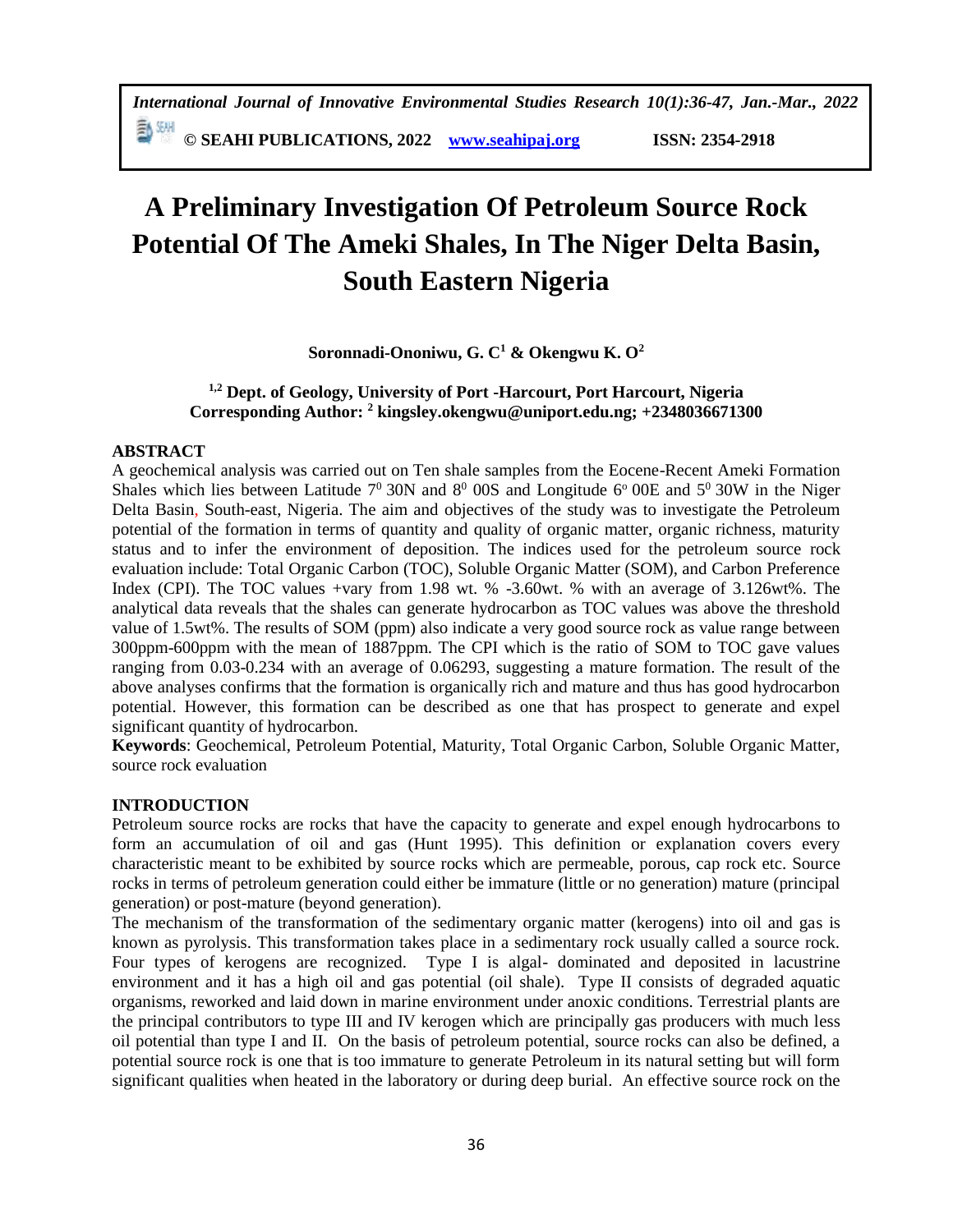other hand is one that has already formed and expelled Petroleum to a reservoir which could be active (currently expelling) or inactive (due to uplift with erosion and cooling). (Hunt 1995).

The area of study lies within the Niger Delta Basin, which is located on the continental margin of the Gulf of Guinea in equatorial West Africa between latitudes  $3^{\circ}N$  and  $6^{\circ}N$  and longitude  $5^{\circ}E$  and  $8^{\circ}E$  and the area has received a lot of attention; example of works includes, Reyment (1965); Short and Stauble (1967), Nwajide (1979); Nwajide *et. al*. (1996); Reijer *et.al*. 1997; Nwajide and Hoque (1972); Dessauvaque (1974); Whiteman (1982), but very few have dealt with source rock potential of the surface equivalents of the subsurface of the Niger Delta.

Therefore, the present work is aimed at evaluating shale from the Ameki Formation, whether they could serve as source rocks. To determine their thermal maturity of the organic matter in the shale's and be able to use the above data to predict source rock potential of shales in the formation.

Some significant parameters used in this present study to evaluate the petroleum potential of the shale in Ameki Formation includes the Total Organic Carbon (TOC), Soluble Organic Matter (SOM) and Carbon Preference Index (CPI), to determine if the shale in this formation are in good condition to generate oil and gas.

#### **Location Of The Study Area**

The area of study is located in Ameki, a town in Abia state of Nigeria between latitude  $7^030N$  and  $8^000S$ and longitude  $6^{0}$ 00E and  $5^{0}$ 30W. The depth interval is between 8.76m – 90.19m, Ameki Formation is located in the Niger Delta Basin, South-east of Nigeria. Fig 1.



### **Figure 1: Location Map of Study Area**

### **Geology of the Study Area**

The Ameki Formation is overlying the Imo Formation considered as the basal unit of the Tertiary Niger Delta Basin (Whiteman 1982 and Kogbe, 1989) which overlies the Nsukka Formation of the Anambra Basin and its subsurface equivalent is the prodelta Akata Shale. Ameki Formation has been described as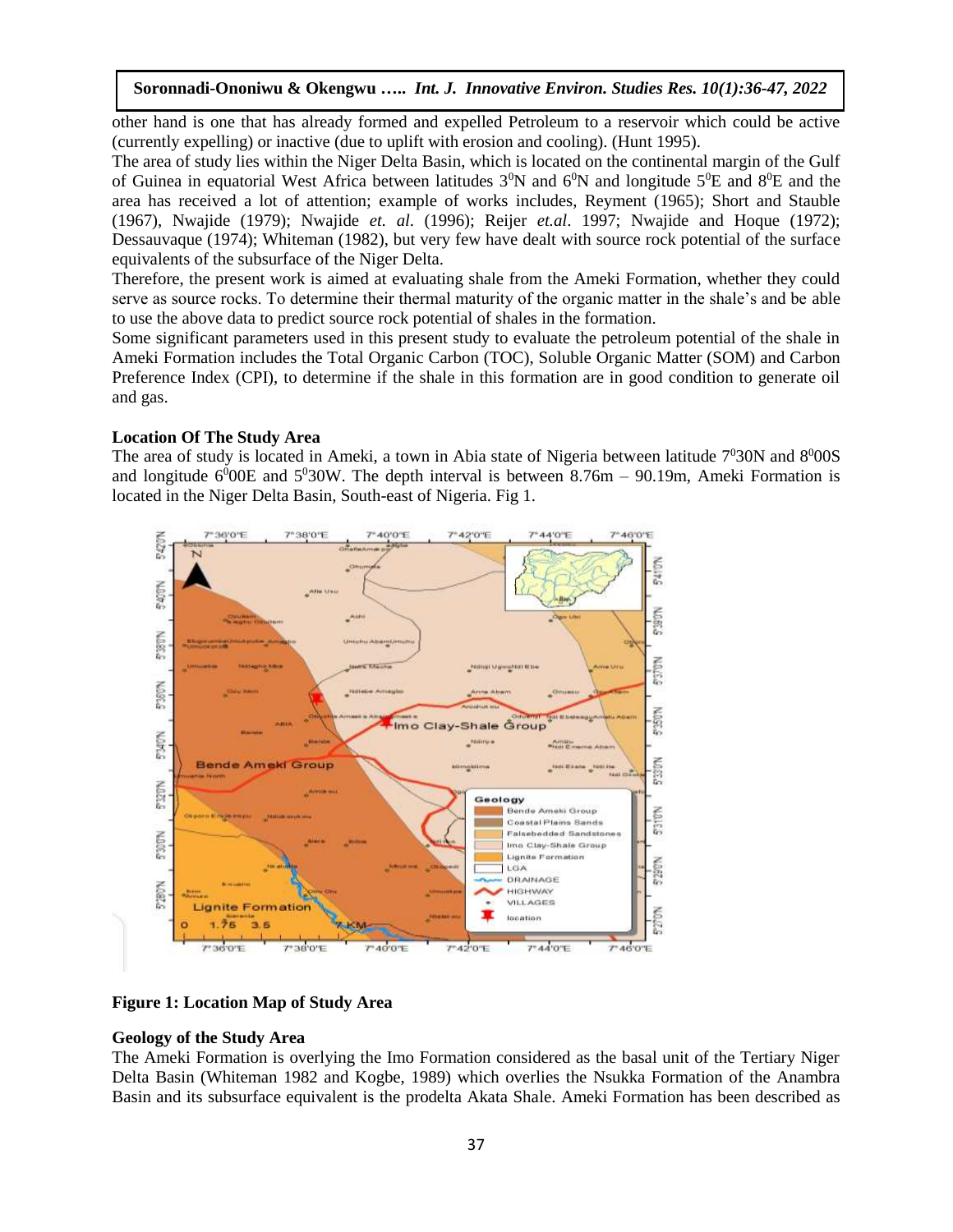consisting essentially of grey- green sandy clays, sandy claystones and sandstones. Two main lithological units have been recognized; a lower with fine to coarse sandstones with intercalations of calcareous shale and thin shelly limestones, limestone nodules, and an upper with coarse grey-green sandstone and sandy clay (Whiteman, 1982)

The origin of the Niger Delta Basin is intimately related to the development of the Benue Rift. The Benue Rift was installed as the failed arm of a trilate fracture (rift) system, during the breakup of the Gondwana supercontinent and the opening of the southern Atlantic and Indian Oceans in the Jurassic. The initial syn rift sedimentation in the embryonic trough occurred during the Aptian to early Albian and comprised of alluvial fans and lacustrine sediments of the Mamfe Formation in the southern Benue Trough. Two cycles of marine transgressions and regressions from the middle Albian to the Coniacian filled this ancestral trough with mudrock, sandstones and limestones with an estimated thickness of 3,500 m. These sediments belong to the Asu River Group (Albian), the Odukpani Formation (Cenomanian), the Ezeaku Group (Turonian) and the Awgu Shale (Coniacian). During the Santonian, epeirogenic tectonics, these sediments underwent folding and uplifted into the Abakaliki- Benue Anticlinorium with simultaneous subsidence of the Anambra Basin and the Afikpo Sub- Basins to the northwest and southeast of the folded belt respectively.

Throughout the post Santonian to the Paleocene, the Anambra Basin was the center of deposition for several prodelta cycles, until a major northward marine transgression (Paleocene) took place leading to the deposition of Imo Shale followed by a regressive deposition of the Ameki Formation (Whiteman 1982; Kogbe, 1989; Ekweozor and Daukoru,1994).

The sedimentary cycles of southern Nigerian were controlled by three major tectonic phases which resulted in a complete depositional history (Short and Stauble, 1967; Murat, 1979; Whiteman, 1982).

The first phase during Albian time was characterized by movements along major  $NE - SW$  trending faults resulting in the formation of the rift-like Abakaliki-Benue Trough. To the northwest the limit of the basin was the Benin – Benue hinge line (fault zone). Between this hinge and the Abakaliki Trough shelf deposits were laid down on the Anambra platform.

The second phase (upper Santonian-lower Campanian) is characterized by compressional movements along the established North-east/South –west trend and resulted in the folding and uplifting of the basin that was displaced to a position south-west of the Benue folded belt and north-west of the Abakaliki uplift into a major depocenter for clastic infill.

The third phase (Eocene) resulted in the formation of a large deltaic complex in down dip of the basin (short Stauble 1967; Murat 1970).

### **Stratigraphy**

The stratigraphy is as presented below:

| Table 1: Stratigraphic Equivalencies between the outcropping and the Subsurface Niger Delta |  |  |  |  |  |
|---------------------------------------------------------------------------------------------|--|--|--|--|--|
| (Murat, R.C., 1972)                                                                         |  |  |  |  |  |

| Age Span                | <b>Outcropping Units</b> |          | <b>Subsurface Formations</b> |
|-------------------------|--------------------------|----------|------------------------------|
| Oligocene-Present       | <b>Benin Formation</b>   |          | <b>Benin Formation</b>       |
| Oligocene-Miocene       | Ogwashi-Asaba Fm         |          |                              |
| Eocene- Early Oligocene | Ameki<br>Nanka Fm        |          | Agbada Formation             |
|                         | Gp<br>Nsugbe Fm          |          |                              |
|                         |                          | Ameki Fm |                              |
| Paleocene- Early Eocene | Imo Formation            |          | <b>Akata Formation</b>       |

#### **METHOD OF STUDY**

Total organic carbon (TOC) content of sediment is a measure of the quality of organic matter present in a rock. It is a basic parameter and is required to interpret any other geochemical information obtained by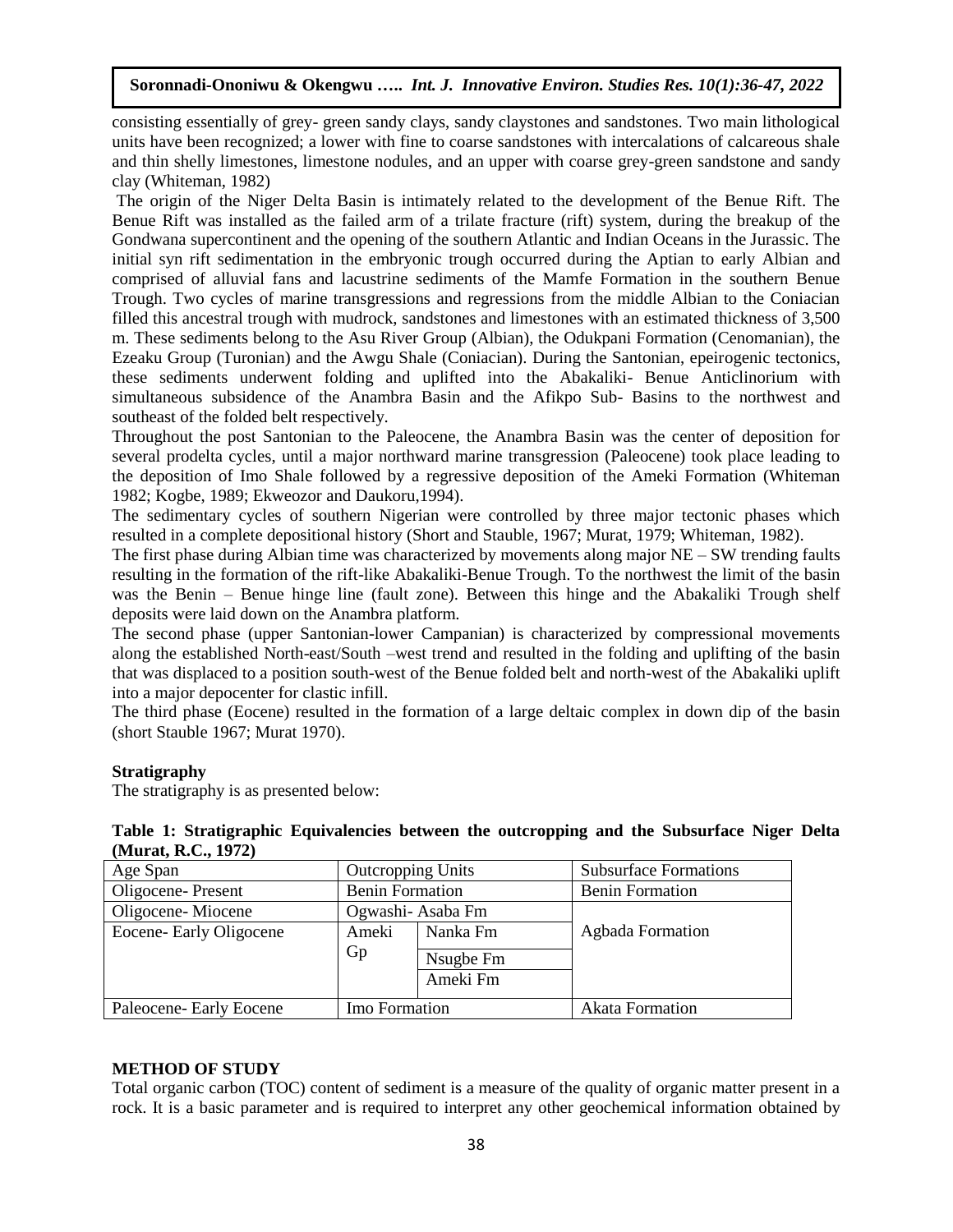other methods. It is thus rated as the first screening parameter for source rock appraisal and serves as a witness of past potentials for already mature source rocks. It has been established from several studies that TOC of 0.5% is the threshold value for carbonate (Tissot and Welte 1978, Unomah and Ekweozor 1988). But for the generated petroleum to be expelled, a threshold of 1.5% is necessary for effective hydrocarbon expulsion from source rocks (Cools et. al., 1986).

It is noted that good source rocks have high TOC values. However, not all high TOC rocks have a good potential, thus other methods are necessary to appraise the source rock maturity, type of organic matter etc. (Lyne, 1982). Also, high TOCs are as a result of the preservation and transport of organic matter and not the organic productivity as strong currents and high  $CO<sub>2</sub>$  content of water and intensity of TOC is expressed as

TOC (wt. %) = 
$$
\frac{TX \ 0.2 \ X \ 0.3}{Smaple}
$$

The soluble organic matter (SOM) is used as a measure for the identification of hydrocarbon rich sediment. Thus, it gives the organic richness of source rock.

The calculation of SOM (ppm) is expressed as

 $SOM$  (ppm) = Absorbance X Gradient

The Carbon Preference Index (CPI) is also known as the transformation ratio which gives an indication of the maturity status of source rock or hydrocarbon generative potential of source rocks. It is expressed as the ratio of the soluble organic matter to the total organic carbon i.e., SOM/TOC.

This encompasses all the steps and procedures used in the determination of the Total Organic Carbon (TOC) content and the Soluble Organic Matter (SOM) content of the Ameki Shale as indices of investigating the petroleum potential of the formation.

#### **Sample Preparation**

Ten (10) selected shale samples (table 2) were bagged into transparent sample bags and properly labeled indicating the serial numbers and depth on each bag. After all these, the samples were oven dried at the laboratory after which were grind individual in a small mortar with a pestle to very fine grain size.

| <b>SAMPLE NUMBER</b> | DEPTH RANGE (METERS) |
|----------------------|----------------------|
|                      | 8.76                 |
| ◠                    | 10.12                |
| 3                    | 22.52                |
| 4                    | 46.08                |
| 5                    | 65.10                |
| 6                    | 66.62                |
|                      | 68.66                |
| 8                    | 73.64                |
| $\mathbf Q$          | 85.76                |
| 10                   | 90.19                |

**Table 2. Selected Sample Range [8.76M – 90.19M].**

The ten (10) samples of shale collected were subjected to a geochemical analysis in order to determine/characterized their potentials. The analytical methods involved are:

- (a) Extraction and fractionation of soluble organic matter (SOM) from the samples.
- (b) Determination of Total Organic Carbon (TOC) content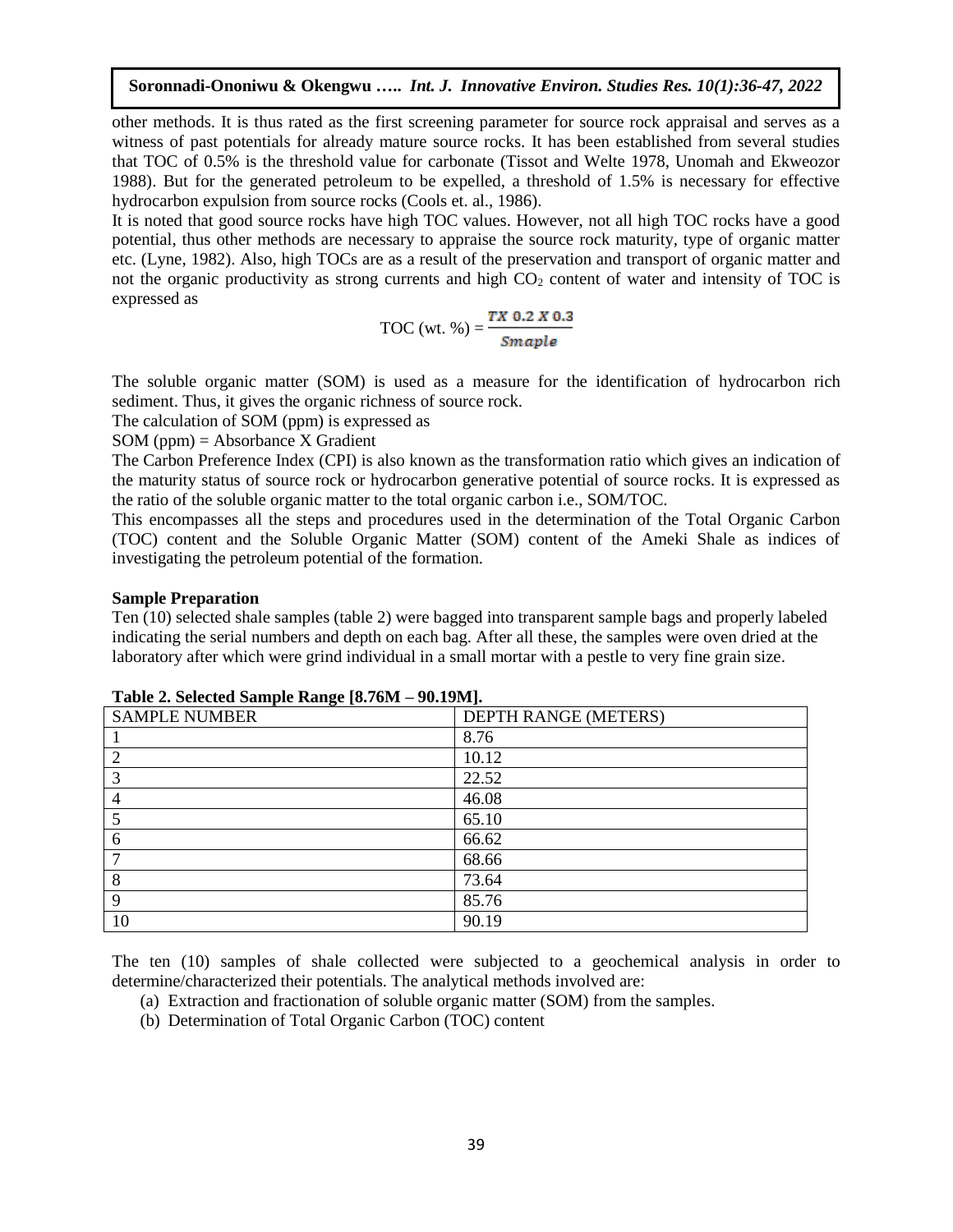#### **RESULTS**

The data obtained from the analysis carried out to determine the TOC and SOM are presented below.

#### **Total Organic Carbon (TOC) Content**

From the analysis carried out on Total Organic Carbon (TOC), the following values or results were obtained (table 3).

| <b>SAMPLE NO</b> | DEPTH RANGE (M) | <b>TITRE VALUE</b> |
|------------------|-----------------|--------------------|
| <b>Blank</b>     |                 | 6.3                |
| Sample 1         | 8.76m           | 0.4                |
| 2                | 10.12m          | 0.3                |
| 3                | 22.52m          | 0.5                |
| $\overline{4}$   | 46.08m          | 1.6                |
| 5                | 65.10m          | 0.6                |
| 6                | 66.62m          | 0.5                |
| 7                | 68.66m          | 1.8                |
| 8                | 73.64m          | 0.9                |
| 9                | 85.76m          | 3.0                |
| 10               | 90.19m          | 1.3                |

. Using the formula

TOC (wt. %) =  $\frac{T X B 0.2 X 0.3}{T}$ sample wt.

Where  $T =$  Titre value of the blank – titre value of sample and sample wt. = 0.1g.

Calculation for each sample follows

For Sample 1 T =  $6.3 - 0.4 = 5.9$ 

TOC (wt. %) of sample 
$$
1 = \frac{5.9 \times 0.2 \times 0.3}{0.1} = 3.54
$$

The same calculation is done for the remaining nine samples i.e  $2 - 10$ . This is represented in a tabular form as shown in Table 4 and fig. 2 show the plot.

| <b>SAMPLE</b>  | <del></del><br>AGE | <b>DEPTH</b> | <b>WEIGHT</b>    | <b>TITRE</b> | <b>TOC</b>   | <b>RESULTS</b> |
|----------------|--------------------|--------------|------------------|--------------|--------------|----------------|
| NO.            |                    | (METERS)     | <b>TITRATE</b>   | <b>VALUE</b> | <b>VALUE</b> |                |
|                |                    |              |                  |              | (wt. %)      |                |
| <b>Blank</b>   |                    |              | 0.1 <sub>g</sub> | 6.3          |              |                |
|                |                    | 8.76         | 0.1g             | 0.4          | 3.54         | Good           |
| $\overline{2}$ |                    | 10.12        | 0.1g             | 0.3          | 3.60         | Good           |
| 3              |                    | 22.52        | 0.1g             | 0.5          | 3.48         | Good           |
| $\overline{4}$ |                    | 46.08        | 0.1g             | 1.6          | 2.82         | Good           |
| 5              |                    | 65.10        | 0.1g             | 0.6          | 3.42         | Good           |
| 6              |                    | 66.62        | 0.1g             | 0.5          | 3.48         | Good           |
| $\overline{7}$ |                    | 68.66        | 0.1g             | 1.8          | 2.70         | Good           |
| 8              |                    | 73.64        | 0.1 <sub>g</sub> | 0.9          | 3.24         | Good           |
| 9              |                    | 85.76        | 0.1g             | 3.0          | 1.98         | Good           |
| 10             |                    | 90.19        | 0.1 <sub>g</sub> | 1.3          | 3.00         | Good           |

#### **Table 4: Showing the Results of TOC (wt. %) values**

Titre used – Barium Dipheny1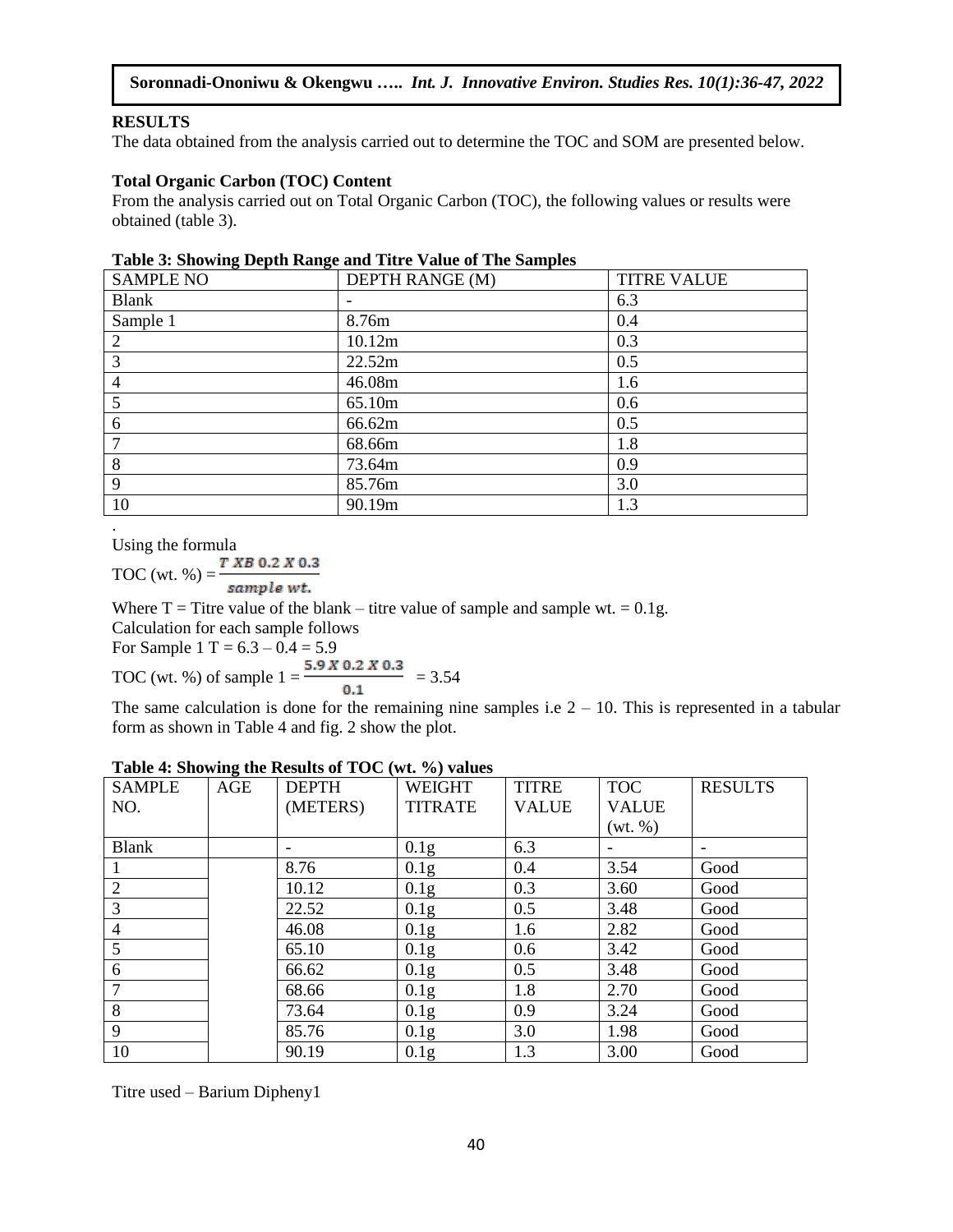**Soronnadi-Ononiwu & Okengwu …..** *Int. J. Innovative Environ. Studies Res. 10(1):36-47, 2022*

Indicator Used – FAS[FeSO4(NH4)SO4] Mean of TOC (wt. %) =  $\frac{ }{ }$  = 3.126 ≈3.13



#### **Soluble Organic Matter (SOM) Content**

From the study or analysis carried out on SOM, the following values (absorbance) were obtained. This is represented in a tabular form showing in table 5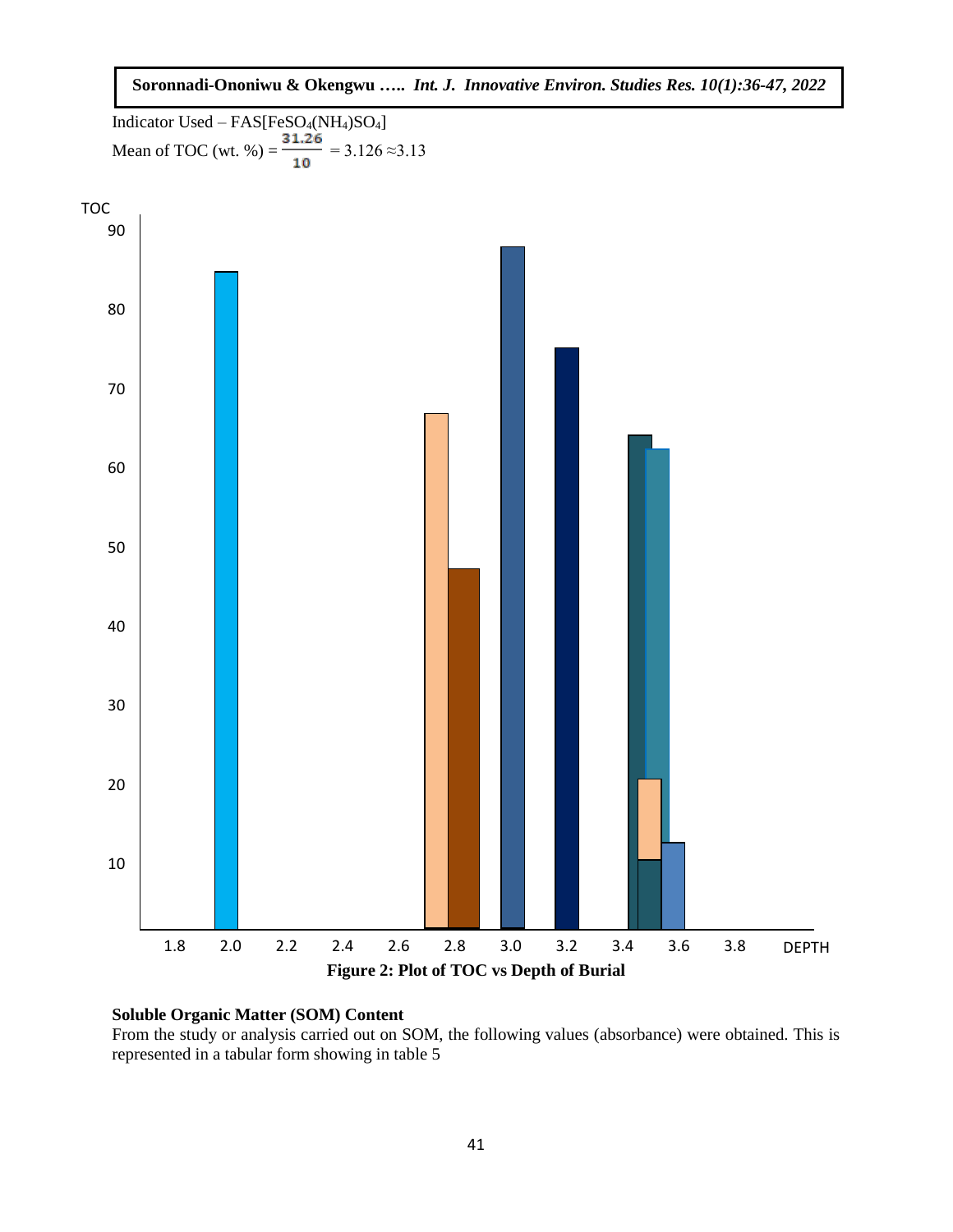**Soronnadi-Ononiwu & Okengwu …..** *Int. J. Innovative Environ. Studies Res. 10(1):36-47, 2022*

| Table 5: Results of analysis carried out on SOM |                       |                         |  |  |  |  |
|-------------------------------------------------|-----------------------|-------------------------|--|--|--|--|
| <b>SAMPLE NO</b>                                | <b>DEPTH (METERS)</b> | SOM VALUE (ABDSORBANCE) |  |  |  |  |
|                                                 | 8.76                  | 0.03                    |  |  |  |  |
| $\overline{2}$                                  | 10.12                 | 0.03                    |  |  |  |  |
| 3                                               | 22.52                 | 0.01                    |  |  |  |  |
| $\overline{4}$                                  | 46.08                 | 0.22                    |  |  |  |  |
|                                                 | 65.10                 | 0.029                   |  |  |  |  |
| 6                                               | 66.62                 | 0.06                    |  |  |  |  |
|                                                 | 68.66                 | 0.02                    |  |  |  |  |
| 8                                               | 73.64                 | 0.03                    |  |  |  |  |
| 9                                               | 85.76                 | 0.02                    |  |  |  |  |
| 10                                              | 90.19                 | 0.18                    |  |  |  |  |

The results were obtained using the formula

 $SOM (ppm) = Abs. X Gradient$ 

Where Gradient  $= 6000x$ 

Calculation for each sample will be as follows;

Sample 1

2.0g shale was extracted with 10m of Chloroform (CCl3)

Absorbance got  $= 0.03$ 

Standard booming light and medium calibrated graph has a gradient of 6000x.

SOM = Abs of soil extracted X Gradient of standard graph.

6000x X 0.03

 $= 180$ ppm

But  $180$ ppm  $SOM = 200g$  soil

10ml  $CCl_3 = 2.0g$  soil

$$
1000 \text{ml CC1}_3 = \frac{2.0}{10} \text{X} \frac{1000}{1}
$$

$$
=200g
$$

$$
\therefore 200g \text{ soil} = 180 \text{ mg}/1 \text{ SOM}
$$

$$
\frac{1}{10 \text{ soil}} = \frac{180}{}
$$

$$
1\,\mathrm{g}\,\mathrm{son} = \frac{1}{200}
$$

1000g or 1kg soil =  $\frac{180}{200}$  X  $\frac{1000}{1}$ 

The remaining nine samples is calculated in the same way.

Sample 1 SOM = 900ppm

| Table 6: A comprehensive SOM Table is computed below |  |
|------------------------------------------------------|--|
|------------------------------------------------------|--|

| <b>SAMPLE</b>  | AGE | <b>DEPTH</b> | <b>WEIGHT</b> | SOM          | SOM   | <b>RESULTS</b> |
|----------------|-----|--------------|---------------|--------------|-------|----------------|
| N <sub>O</sub> |     | (Meters)     | OF            | <b>VALUE</b> | (ppm) |                |
|                |     |              | <b>SAMPLE</b> | (ABS)        |       |                |
|                |     | 8.76         | 2g            | 0.03         | 900   | Good           |
| 2              |     | 10.12        | 2g            | 0.03         | 900   | Good           |
| 3              |     | 22.52        | 2g            | 0.01         | 300   | Good           |
| $\overline{4}$ |     | 46.08        | 2g            | 0.22         | 6600  | Good           |
| 5              |     | 65.10        | 2g            | 0.029        | 870   | Good           |
| 6              |     | 66.62        | 2g            | 0.06         | 1800  | Good           |
| 7              |     | 68.66        | 2g            | 0.02         | 600   | Good           |
| 8              |     | 73.64        | 2g            | 0.03         | 900   | Good           |
| 9              |     | 85.76        | 2g            | 0.03         | 600   | Good           |
| 10             |     | 90.19        | 2g            | 0.18         | 5400  | Good           |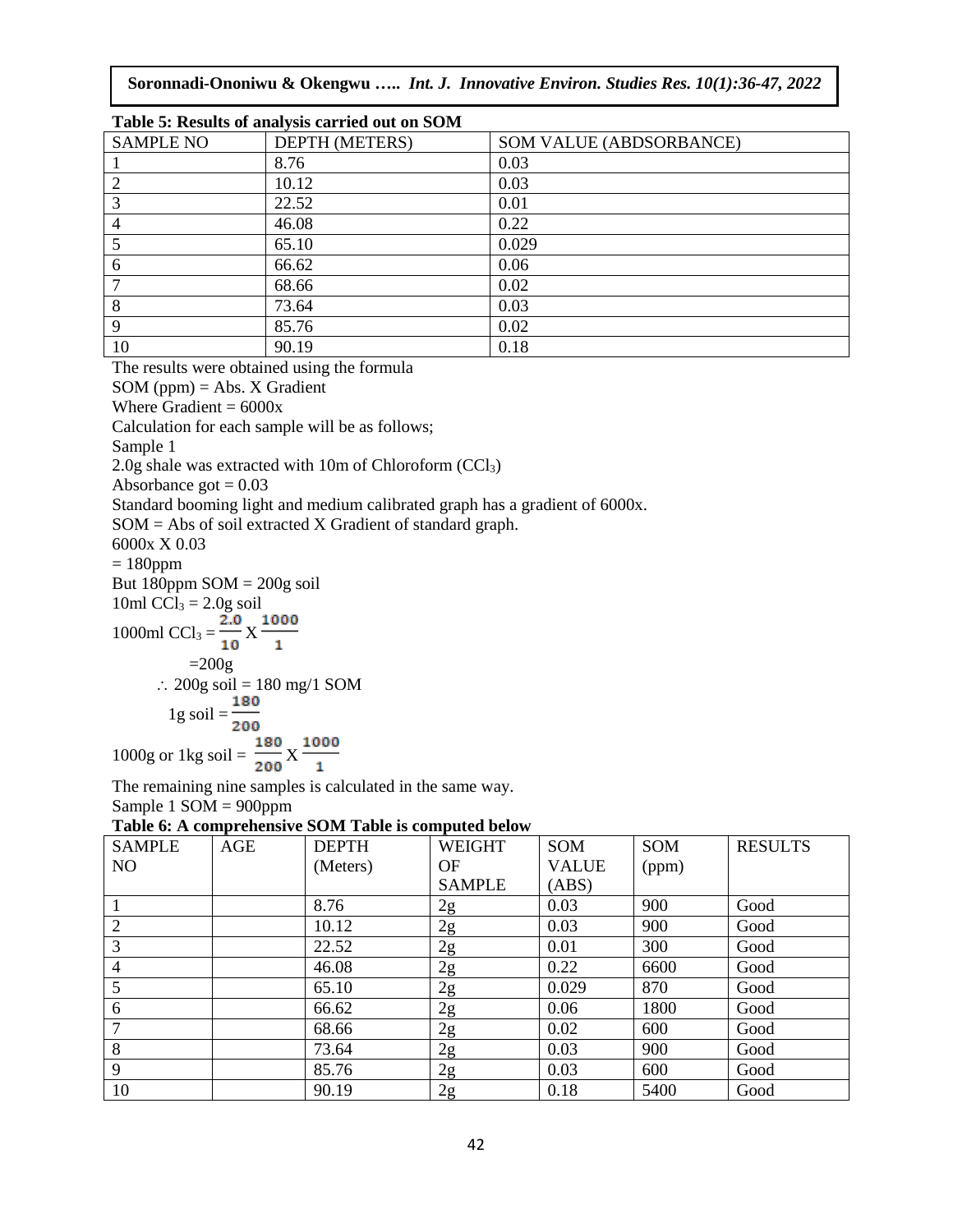

#### **Carbon preference index (CPI)**

In the real sense, no laboratory analysis was carried out for this parameter; its values/results can be obtained from the results of TOC and SOM that have already been ascertained. As calculated as the ratio of SOM to TOC which is expressed as<br> $\frac{SOM (wt.%)}{T}$ 

 $CPI = \frac{1}{TOC(wt.\%)}$ Where SOM (wt. %) =  $\frac{SOM (ppm)}{10000}$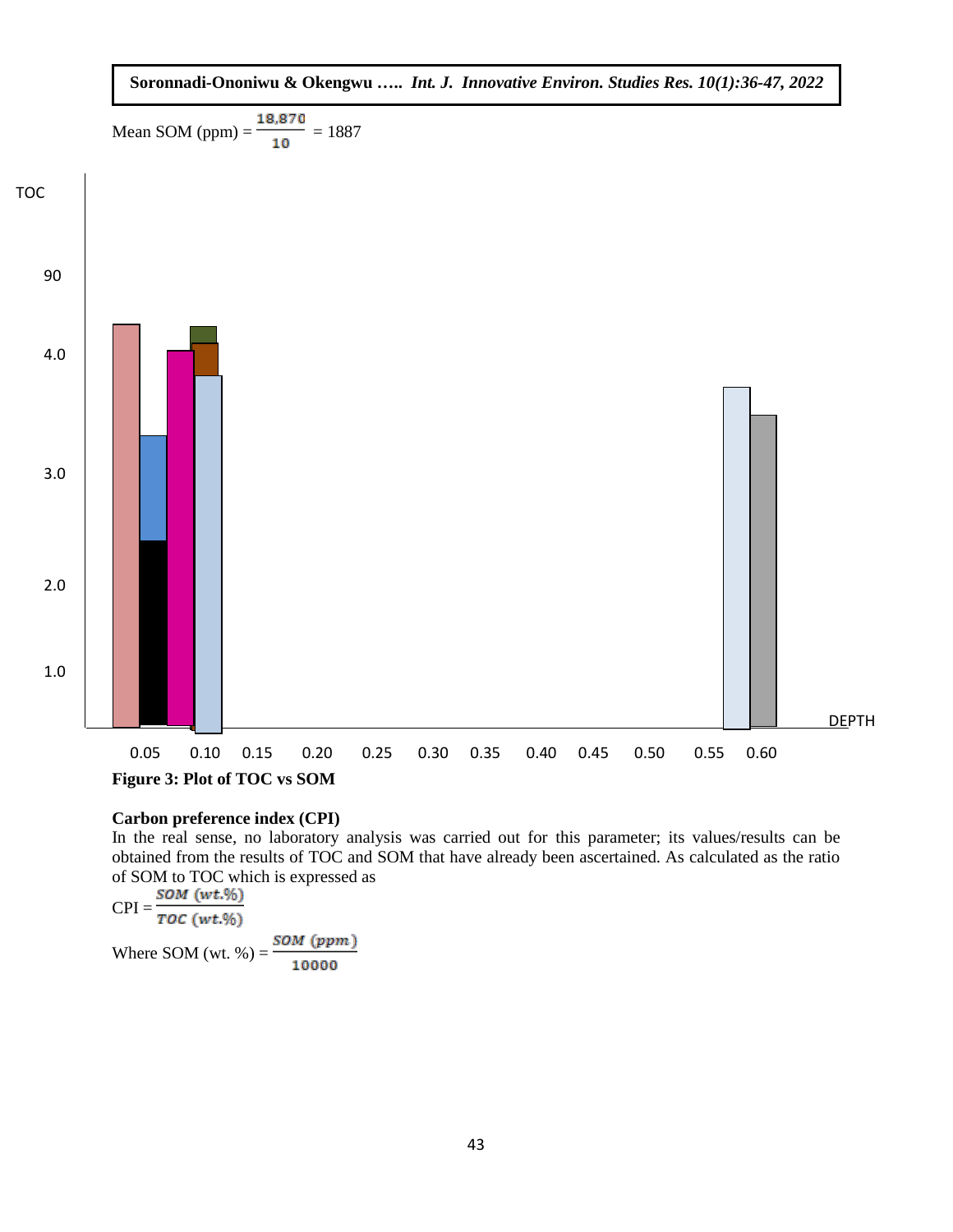**Soronnadi-Ononiwu & Okengwu …..** *Int. J. Innovative Environ. Studies Res. 10(1):36-47, 2022*

| <b>SAMPLE</b>  | Depth (METERS) | <b>TOC</b>   | <b>SOM</b> | SOM          | <b>CPI SOM</b> | <b>RESULTS</b> |
|----------------|----------------|--------------|------------|--------------|----------------|----------------|
| NO.            |                | <b>VALUE</b> | (ppm)      | <b>VALUE</b> | <b>TOC</b>     |                |
|                |                | (wt. %)      |            | (wt. %)      |                |                |
|                |                |              |            |              |                |                |
|                | 8.76           | 3.54         | 900        | 0.09         | 0.025          | Mature         |
| $\overline{2}$ | 10.12          | 3.60         | 900        | 0.09         | 0.025          | Mature         |
| 3              | 22.52          | 3.48         | 300        | 0.03         | 0.0086         | Immature       |
| $\overline{4}$ | 46.08          | 2.82         | 6600       | 0.66         | 0.234          | Mature         |
| 5              | 65.10          | 3.42         | 870        | 0.087        | 0.025          | Mature         |
| 6              | 66.62          | 3.48         | 1800       | 0.18         | 0.0517         | Mature         |
| 7              | 68.66          | 2.70         | 600        | 0.06         | 0.022          | Mature         |
| 8              | 73.64          | 3.24         | 900        | 0.09         | 0.028          | Mature         |
| 9              | 85.76          | 1.98         | 600        | 0.06         | 0.03           | Mature         |
| 10             | 90.19          | 3.00         | 5400       | 0.54         | 0.18           | Mature         |

**Table 6: Calculated Ratio of SOM to TOC**

Calculation for each sample will be as follows For sample 1  $SOM$  (ppm) = 900ppm TOC (wt.  $% = 3.54$ )

But SOM (wt. %) =  $\frac{SOM (ppm)}{10000} = \frac{900}{10000}$ 

 $\therefore \text{CPI} = \frac{SOM (wt. \%)}{TOC (wt. \%)} = \frac{0.09}{3.54}$  $= 0.025$ 

The same calculation is done for the remaining nine samples i.e. 2-10. After calculating the under listed, Table was drawn i.e., Table 6.

 $=0.09$ 

Mean CPI =  $\frac{0.6293}{0.6293}$ 10  $=0.06293$ .

#### **DISCUSSION OF RESULTS**

Hydrocarbon source rock evaluations of the ten samples were carried out to determine whether they are good or poor source rocks. In the study, two criteria were used, namely; organic richness and degree of maturation.

Determination of organic richness and maturation was based on the amount of total organic carbon content (TOC), extractable/soluble organic matter (SOM) and carbon preference index (CPI).

#### **Total Organic Carbon (TOC)**

The total organic carbon content of the shale's samples analyzed varies from 1.98wt% to 3.60wt% with an average TOC value of 3.12wt% with reference to studies of Tissot and Welte (1978), Unomah and Ekweozor (1988), Okoye (1985) which states that for an elastic source rock like shale to generate petroleum, a threshold value of 0.5% TOC (wt%) must be attained.

Therefore, an average TOC value of 3.126wt for samples studies is well above the minimum threshold for hydrocarbon generation as shown above in table 3.

Ronov (1958) states that the ability of a rock to generate and expel hydrocarbon is dependent on the quantity of organic matter. The quantity of organic matter present in a rock can be evaluated and classified using the TOC content (Philip et al, 1986) as indicated below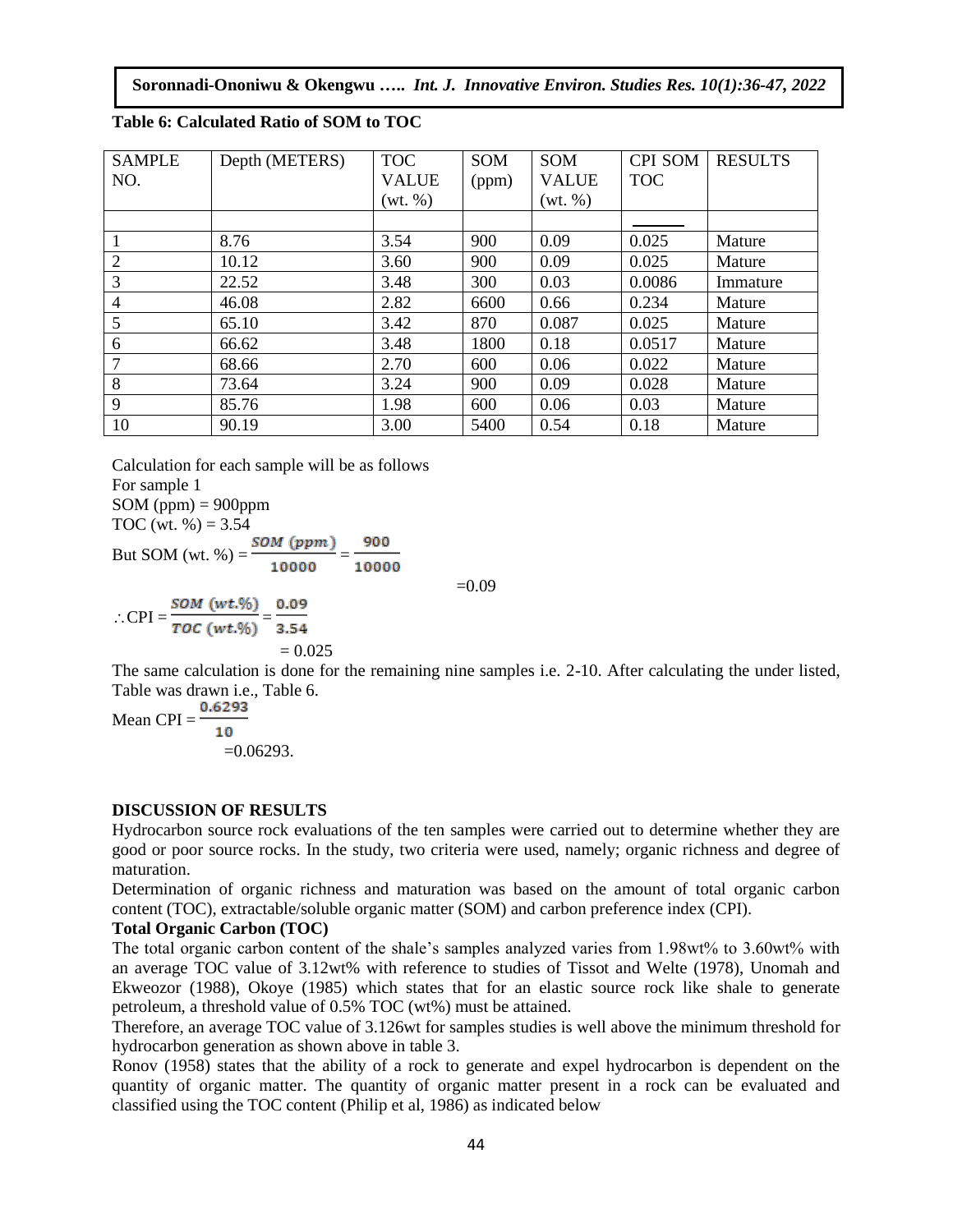| TOC (wt %)      | Grade of Source Rock |
|-----------------|----------------------|
| $< 0.5\%$       | poor                 |
| $0.55 - 0.1.05$ | fair                 |
| $>1.0\%$        | good                 |
| .               |                      |

Form the data above, it can be inferred that the analyzed samples which yielded organic carbon values are greater than the threshold values of 0.5%.

From my results, it could be seen that the shales in this formation do not just meet the required threshold but exceeds the value. This confirms that the Ameki Formation shales have reached a stage of (effective) oil generation and thus could be referred to as good source rocks.

Form the results obtained for TOC (Table 3) which clearly shows that values ranging from 1.98wt%- 3.60wt% with an average TOC value of 3.126% it can be deduced that the Ameki Formation shales are organically rich.

#### **Soluble Organic Matter (SOM)**

The soluble organic matter SOM showed a pattern similar to that of the total organic carbon (TOC) content (Table 4)

The table above indicates that SOM (ppm) values range between 300-6600ppm with a mean of 1887ppm. Deroo et al (1977 and 1979) have classified sediments in terms of their chloroformic extracts as follows:

| $<$ 50ppm    |                          | - | poor source rock |
|--------------|--------------------------|---|------------------|
| $50-100$ ppm | $\overline{\phantom{0}}$ |   | fair source rock |
| $>100$ ppm   |                          | - | good source rock |

From my data, it can be clearly seen that the value so far obtained falls in the category of "above 100ppm" which is indicative of good source rocks. Therefore, the shales in this formation can be rated as good source rocks with respect to the above classification.

The values of SOM (wt. %) range from 0.03wt%-0.66wt% with an average of 0.1887wt%.

Derroo *et al,* 1977, have shown that soluble organic matter content in the 0.15% - 3.36% is high. The average SOM values for analyzed samples fall within the range and is interpreted to be high.

These data also indicate that the shales are organically rich.

#### **Carbon Preference Index (CPI)**

As shown in the table 5 above, carbon preference index (CPI) value range between 0.03-0.234 with a mean of 0.06293.

According to Derroo *et. al.,* (1977), carbon preference index (CPI) in range 0.013 – 0.160 is characteristics of organic matter in sediment which are meant to reach the main phase of oil generation, thus, are not matured. Therefore, for the sediments to be classified as matured, it must exceed this range which is 0,016.

From Table 5 above, the average carbon preference index (CPI) value for the ten samples is 0.06293; this is far above the standard threshold value required for hydrogen generation. This implies that the sediments are good source rocks.

Although from the Table 5 above, sample 4 has CPI value less than the required range i.e. 0.014, thus sample four could be said to be as a result of some errors encountered during the analysis or degradation effect. The remaining nine samples have CPI values that exceed the required range.

However, since the mean (CPI) value (0.06293) which comprises of the ten samples exceeds the required range (0.016), it can be interpreted that the shales in the Ameki formation are matured to generate hydrocarbons hence, very good source rock.

The environment of deposition of source rocks can be inferred from both geological and geochemical perspectives.

However, from the geochemical point of view the Ameki Formation Shales depositional environment can be inferred from the analysis of TOC content. As already stated, values of TOC exceeded the threshold values of generating petroleum which is 0.5%. this indicates that the Ameki Formation shale were deposited in an anoxic (Oxygen deficient) environment, as this environment favour the accumulation of organic matter and thus the generation of petroleum.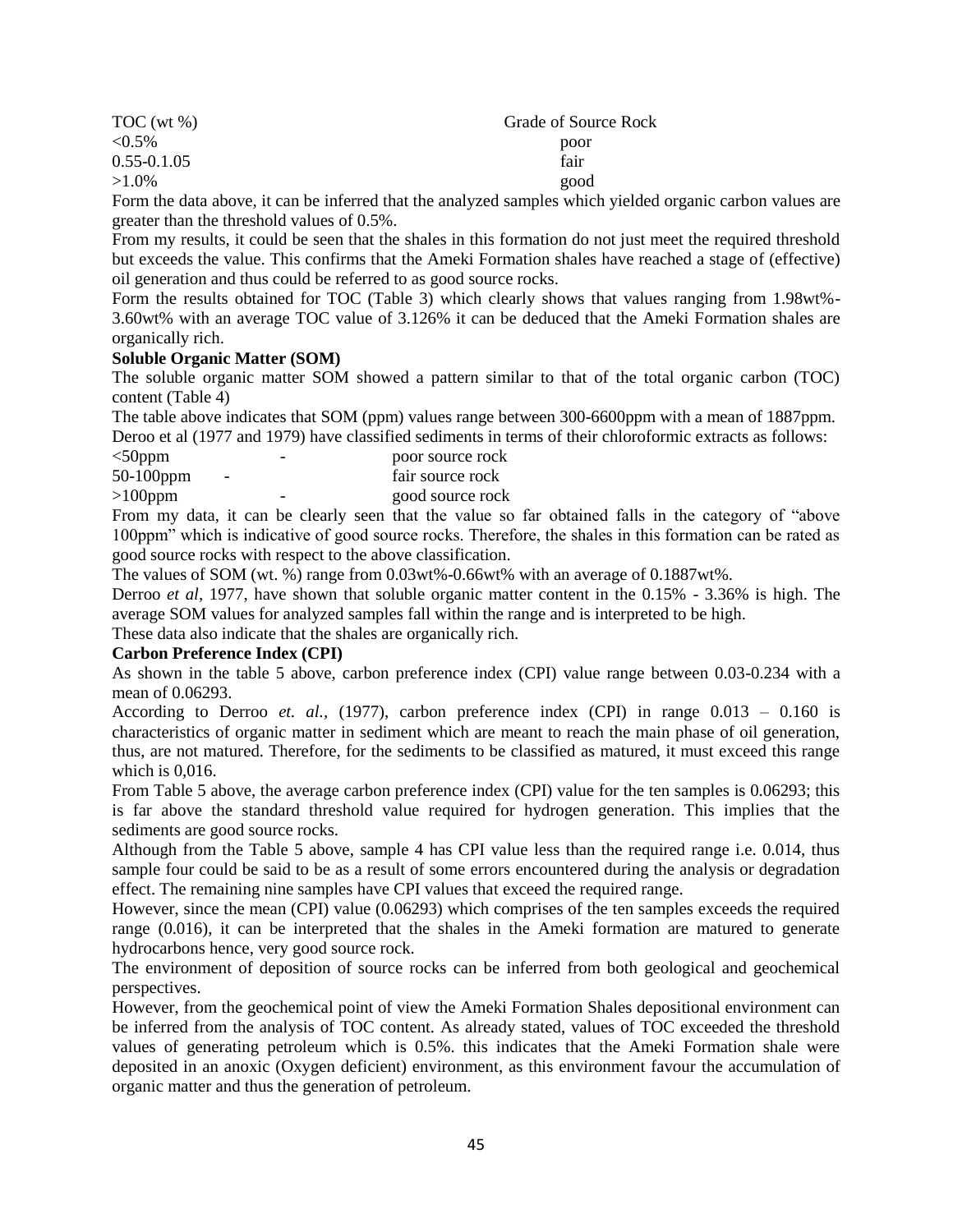From the above discussion, it is obvious that both geological and geochemical evaluations are in alignment confirming that the Ameki Formation shale was deposited in a reducing environment.

A petroleum potential of a formation can be investigated in terms of the quality of total organic carbon (TOC), organic richness (SOM) and the maturity status (CPI) of the formation.

Therefore, the petroleum formation of the Ameki Formation shales can thus be described as a formation that has a significant quantity of organic matter, organically rich and matured based on results of TOC, SOM, and CPI respectively

### **CONCLUSION**

The results of the various geochemical analysis carried out within the Ameki Formation shales shows the samples exhibited the qualities of good source rock. This geochemical analysis carried out on ten shale samples with the aim of investigating the quantity of organic matter present, organic richness, maturity status and infers the petroleum potentials of Ameki formation shales. Source rock evaluation indices such as total organic carbon (TOC), soluble organic matter (SOM) and the carbon preference index (CPI) were used to achieve the above-mentioned objectives.

The TOC values range from 1.98wt.% - 3.60wt% with an average of 3.126wt%. According to Bordenave et al (1993), the TOC of sediment is the basic parameter which is required to interpret any given geochemical information obtained by other methods. Therefore, good source rocks have good TOC values. The average TOC value for the studied sample is in agreement with the  $0.4 - 4.44$  wth range reported by Ekweozor and Okoye, (1985), Tissot and Welte (1978). Unaomah and Ekweozor (1988). Therefore, it is reasonable to conclude that the sample section has required Kerogen concentration to produce petroleum.

Again, it shows that these shales are organically rich as SOM (ppm) values which range between 300ppm-6600ppm indicating very good source rocks. Some good source rocks are classified to have SOM (ppm) values greater than 100ppm. The ratio of the SOM to TOC i.e. (SOM/TOC) known as the carbon preference index (CPI) gave values ranging from  $0.03 - 0.234$  with a mean of 0.06293 suggesting a mature formation as values exceeds this threshold which is 0.016.

In conclusion it can be deduced that despite the limiting factors, the Ameki shale can generate and expel significant quantity of hydrocarbon, since results of TOC, SOM and CPI are of standard value.

### **REFERENCES**

- Bordenave, E. P. H., Bertraud, M. L., Brosse E., Espitiale, J. Houzay, J. P., Pradier B., Vandenbrouche U. and Walgenwitz F. (1993) Geochemical methods and Tools for source rock appraisal in applied petroleum Geochemistry (1993), ed.
- Bordenave, M. L (1993) Applied Petroleum Geochemistry, SpringerVerlag, New York Pp. 235-238.
- Cavalieer, R., (1978) Source rock evaluation of the Niger Basin Unpublished Agip Report, Pp. 4 NADC, (1978).
- Cools G. P., Mackenzie, A. S., and Quiley, T. M. (1988) Calculations of masses of petroleum generated and expelled from source rocks in advance inorganic geochemistry. (Ed. By, Leythaeuser, D. and Rull Koller, J.). pergamon Press, Oxford, Pp.235-246
- Derro, G., Herbin J. P., Roucahe J. and TIssot B., (1977) Organic geochemistry of some Cretaceous black shales from sites 367 and 368; Leg 41, Eastern Altantic, Initial Report of the deep-sea drilling project, Vol XLI, Washington (U.S. Govt).
- Ejedawe J. E. and Okoh S. U., (1981) Prediction of depth of petroleum occurrence in the Niger delta, Oil and Gas journal. Vol 79, Pp. 190-207.
- Ekweozor C.M., and Okoye N.V., (1990) Petroleum source bed evaluation of the tertiary Niger Delta, Amer. Assoc. Petrol. Geol. Bull Vol. 64, Pp. 1251-1259.
- Etu-Efeotor, J. O. (1997) Fundamentals of petroleum geology, paragraphics, Port Harcourt. Pp 2, 42 47.
- Hunt, J. M. (1995): Petroleum geochemistry and geology, Freeman W.H. and Company, New York, Pp. 1-393.